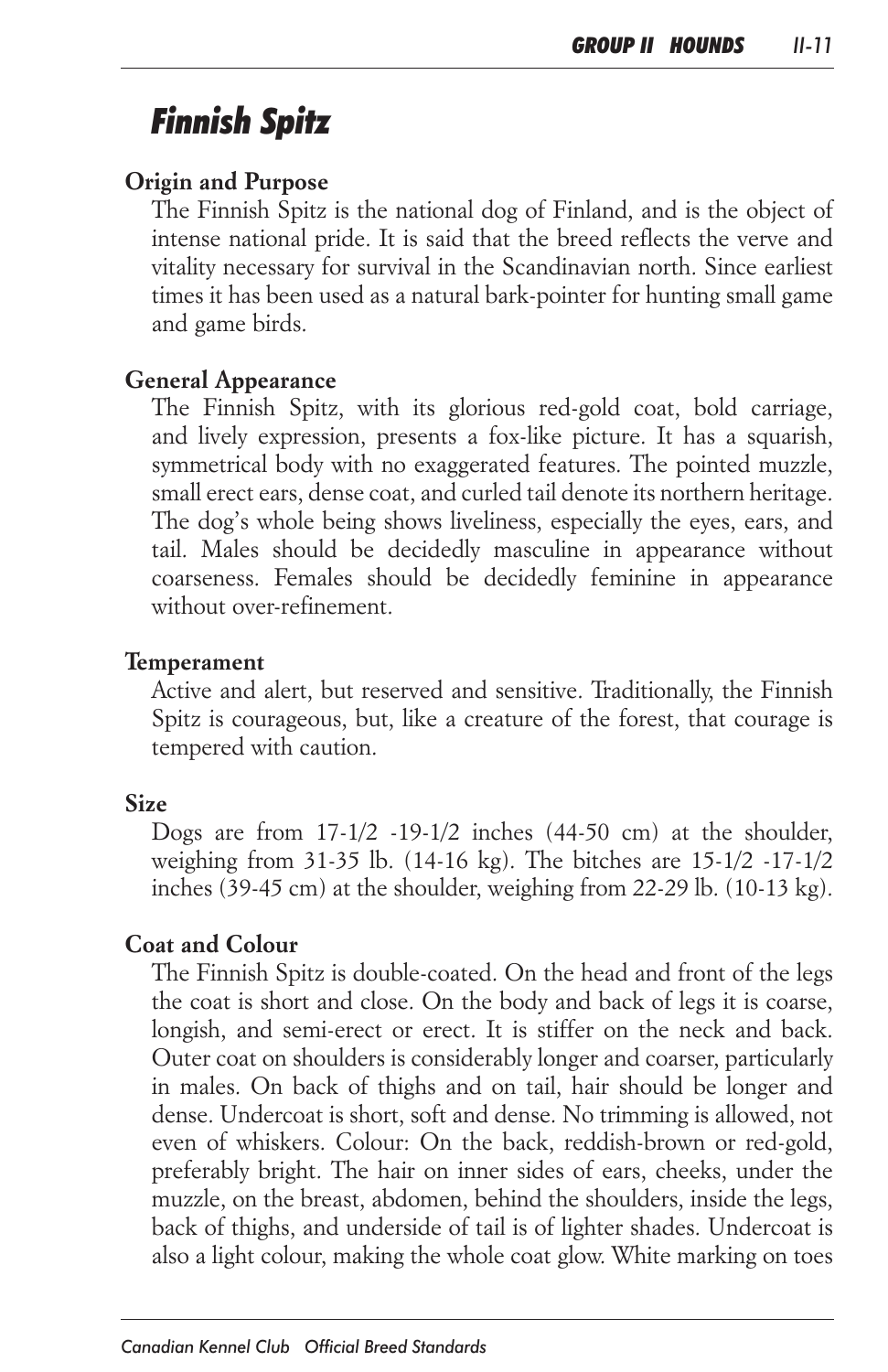*and a narrow strip of white on chest is permitted but not desired. Black hairs on lips and sparse separate black-pointed hairs on back and tail are permitted, even desirable. Puppies may have a good many black hairs which decrease with age (black on tail persisting longer).*

# *Head*

*The head is medium-sized and clean cut. It is longer than it is broad in the ratio of 7:4. The forehead is slightly arched, and the stop pronounced. The muzzle is narrow; seen from above and from the sides evenly tapering. Nose is pitch black. Lips are tightly closed and thin Scissor bite. Missing teeth undesirable. Eyes are medium-sized, lively, preferably dark, almond shaped with black rims. They are set slightly aslant with outer corners tilted upwards. Ears are small, erect,*  sharply pointed. When alert, the ears should be parallel, upward *standing, open towards the front, and very mobile.*

# *Neck*

*The neck is muscular, of medium length. It appears shorter in males due to the heavier ruff.*

### *Forequarters*

*The shoulders of the Finnish Spitz are straight when compared to most other breeds. The legs are strong and straight. The slope of the pasterns is 25 to 30 degrees. Feet are tight, round, and cat-like. Long hare feet and splayed feet are undesirable. Removal of dewclaws is optional.*

## *Body*

*This is almost square in outline. The back is short, level, and strong. Chest*  is deep. The belly is slightly drawn up. The Finnish Spitz should be in *hard, muscular condition; any looseness or sloppiness should be faulted.*

## *Hindquarters*

The thighs are muscular. Hocks are of medium length, straight, and *parallel. The stifles should be slightly to moderately bent in balance to the angulation of the shoulder assembly. A severely straight stifle, or any unsoundness in the stifle joint (patellar luxation) must be severely penalized. Cat feet as in the forequarters. Rear dewclaws may be removed.*

# *Tail*

*The tail is plumed, and curves vigorously from its root in an arch,*  forward, downward, then backward, pressing against the middle part